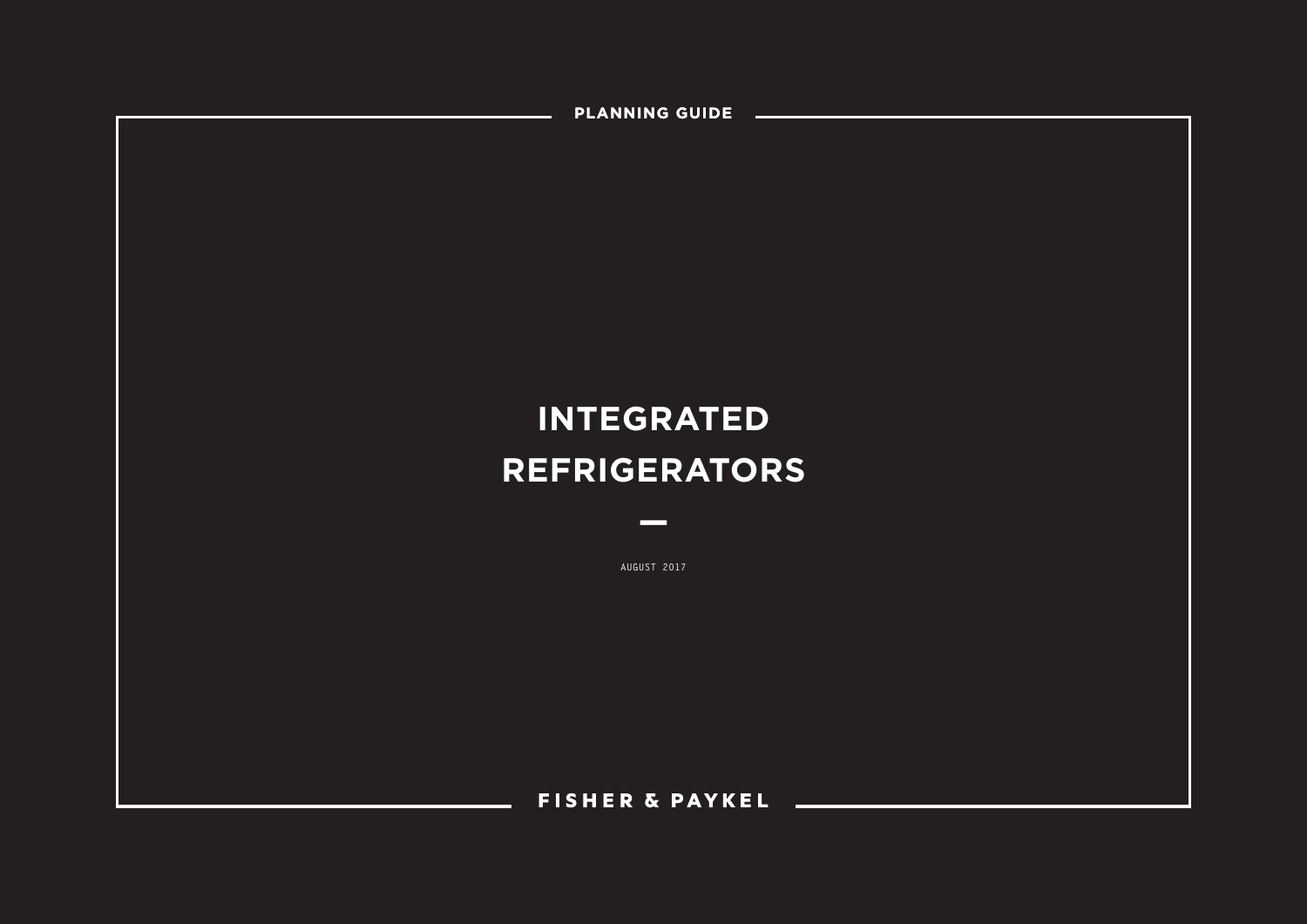## **XXXX CONTENTS RS9120WRU1 & RS9120WRJ1 with Stainless Steel Door panels**

| <b>Product &amp; Cavity Dimensions</b>       | 3  |
|----------------------------------------------|----|
| Door Opening & Clearance Dimensions          | 5  |
| <b>Cavity Preparation</b>                    | 11 |
| Max Distance of Hose & Cord                  | 14 |
|                                              |    |
| <b>RS9120WRJ1</b><br>with Custom Door panels |    |
| <b>Product &amp; Cavity Dimensions</b>       | 6  |
| Door Opening & Clearance Dimensions          | 7  |
| <b>Custom Panel Dimensions</b>               |    |
| <b>Custom Panel Preparation</b>              | 9  |
| <b>Cavity Preparation</b>                    | 11 |
| Max Distance of Hose & Cord                  | 14 |

Note: This guide shows specifications for right hand models. For left hand models, specifications are mirrored.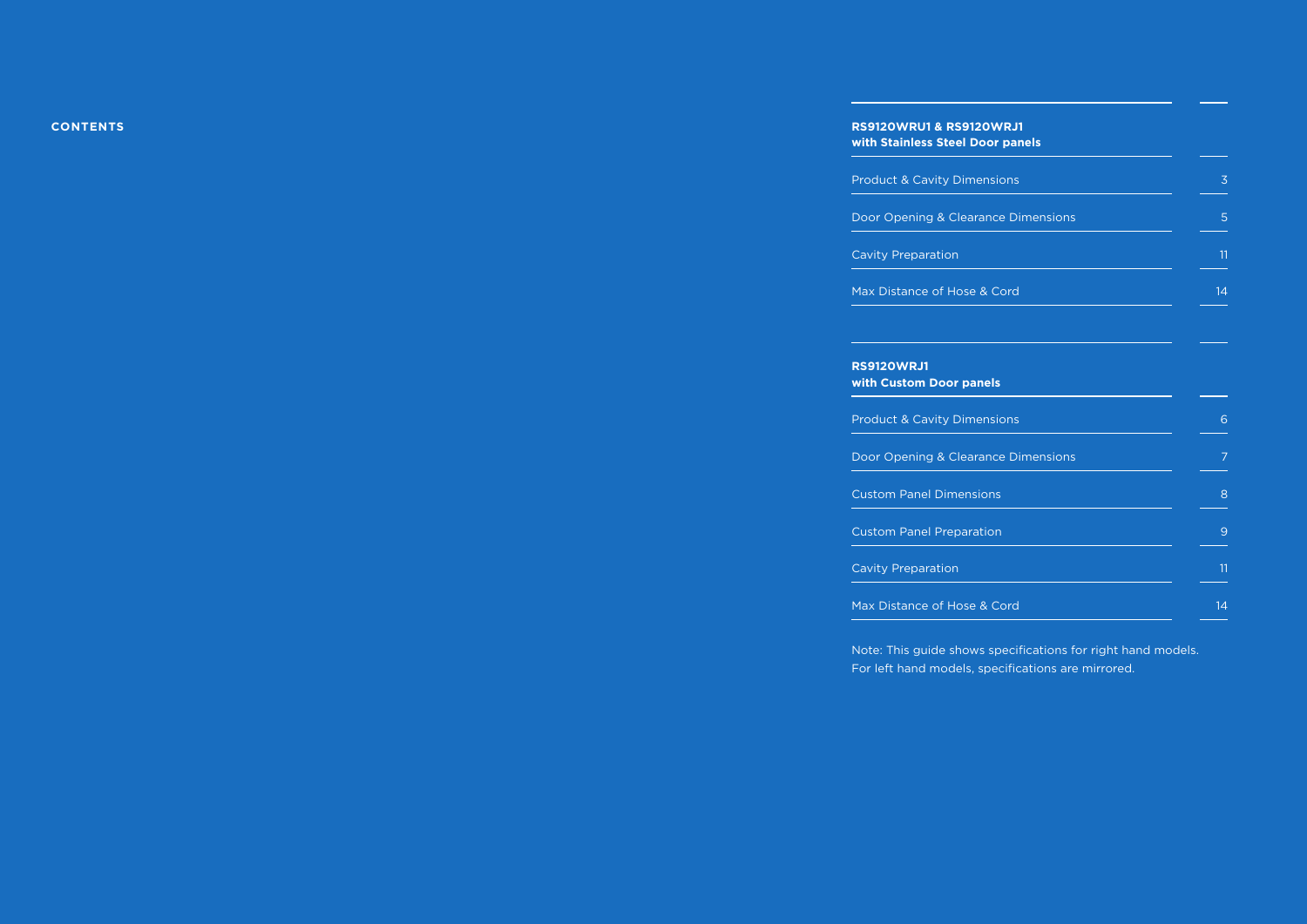## **PRODUCT & CAVITY DIMENSIONS**

#### Model no:

### **RS9120WRU1**

**(with Stainless Steel Door panels PART NO. RD9120WRU)**

| <b>Cavity Dimensions</b>          | mm   |
|-----------------------------------|------|
| A Overall height of cavity        | 2134 |
| (B) Overall width of cavity       | 914  |
| © Overall minimum depth of cavity | 635  |

Total front panel width with required gaps at sides = 914 ( $\epsilon$ ) product width + 2 x (F) cabinetry gaps).

Height of front panels with required gap above = 2134 ( $\circledcirc$  product height +  $\circledcirc$ cabinetry gap.

| <b>Product Dimensions</b>                                   |            |
|-------------------------------------------------------------|------------|
| Overall height of product*<br>D,                            | 2130       |
| Overall width of product<br>(E)                             | 906        |
| Minimum cabinetry gap clearance from edge of product<br>(F) | 4          |
| Overall depth of product (excl. front door panels)<br>(G)   | 606        |
| Depth of toekick (measured from front of door panels)       | $71 - 101$ |
| Height of toekick**<br>(I)                                  | 102        |
| Height of bottom drawer panel<br>(J)                        | 772        |
| Height of top door panel                                    | 1252       |
| Depth of product front panels (excludes handles)***         | 19         |

\* Includes mounted feet

\*\* Supplied with stainless steel toekick, or custom toekick can be

manufactured and fitted by cabinetmaker.

\*\*\* Optional EZKleen Stainless Steel front panels – PART NO. RD9120WRU

NOTE: There is no left hand model available with a water dispenser

#### INDICATES CAVITY CLEARANCES

#### DATE: **12.08.2017**

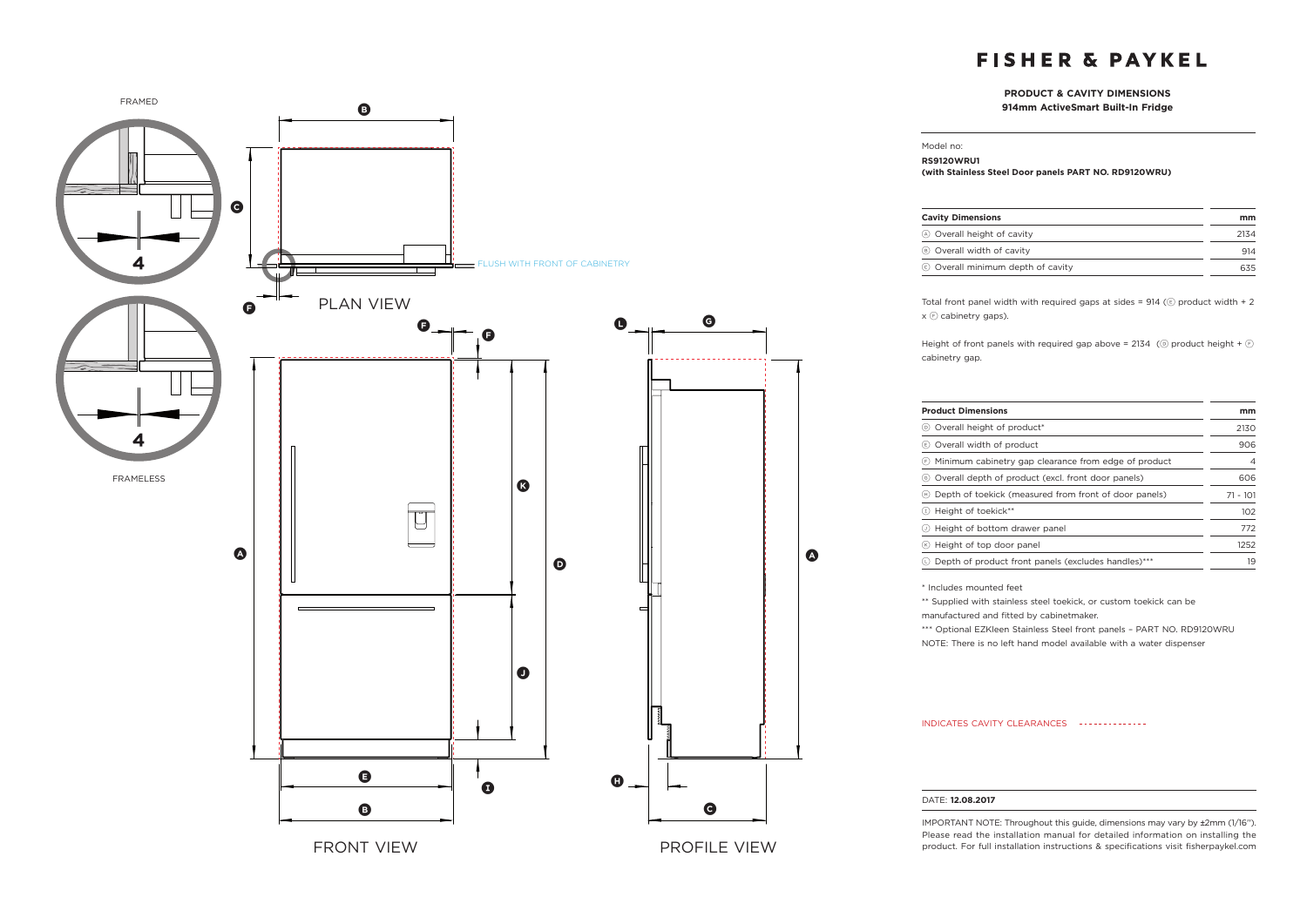## **PRODUCT & CAVITY DIMENSIONS**



### Model no:

**RS9120WRJ1** 

**(with Stainless Steel Door panels PART NO. RD9120WR) RS9120WLJ1** 

**(with Stainless Steel Door panels PART NO. RD9120WL)**

Note: Left hand hinge model is a mirrored version of image shown.

| <b>Cavity Dimensions</b>          | mm   |
|-----------------------------------|------|
| (A) Overall height of cavity      | 2134 |
| (B) Overall width of cavity       | 914  |
| © Overall minimum depth of cavity | 635  |

Total front panel width with required gaps at sides = 914 ( $\epsilon$ ) product width + 2  $x(F)$  cabinetry gaps).

Height of front panels with required gap above = 2134 ( $\circledcirc$  product height +  $\circledcirc$ ) cabinetry gap.

| <b>Product Dimensions</b>                                             | mm         |
|-----------------------------------------------------------------------|------------|
| © Overall height of product*                                          | 2130       |
| (E) Overall width of product                                          | 906        |
| (F) Minimum cabinetry gap clearance from edge of product              |            |
| © Overall depth of product (excl. front door panels)                  | 606        |
| (A) Depth of toekick (measured from front of door panels)             | $71 - 101$ |
| <sup>1</sup> Height of toekick**                                      | 102        |
| (a) Height of bottom drawer panel                                     | 772        |
| (k) Height of top door panel                                          | 1252       |
| Depth of product front panels (excludes handles)***<br>$(\mathsf{L})$ | 19         |
|                                                                       |            |

\* Includes mounted feet

\*\* Supplied with stainless steel toekick, or custom toekick can be manufactured and fitted by cabinetmaker.

\*\*\* Optional EZKleen Stainless Steel front panels – PART NO. RD9120WR (right hand version illustrated, PART NO. RD9120WL for left hand model)

INDICATES CAVITY CLEARANCES

#### DATE: **12.08.2017**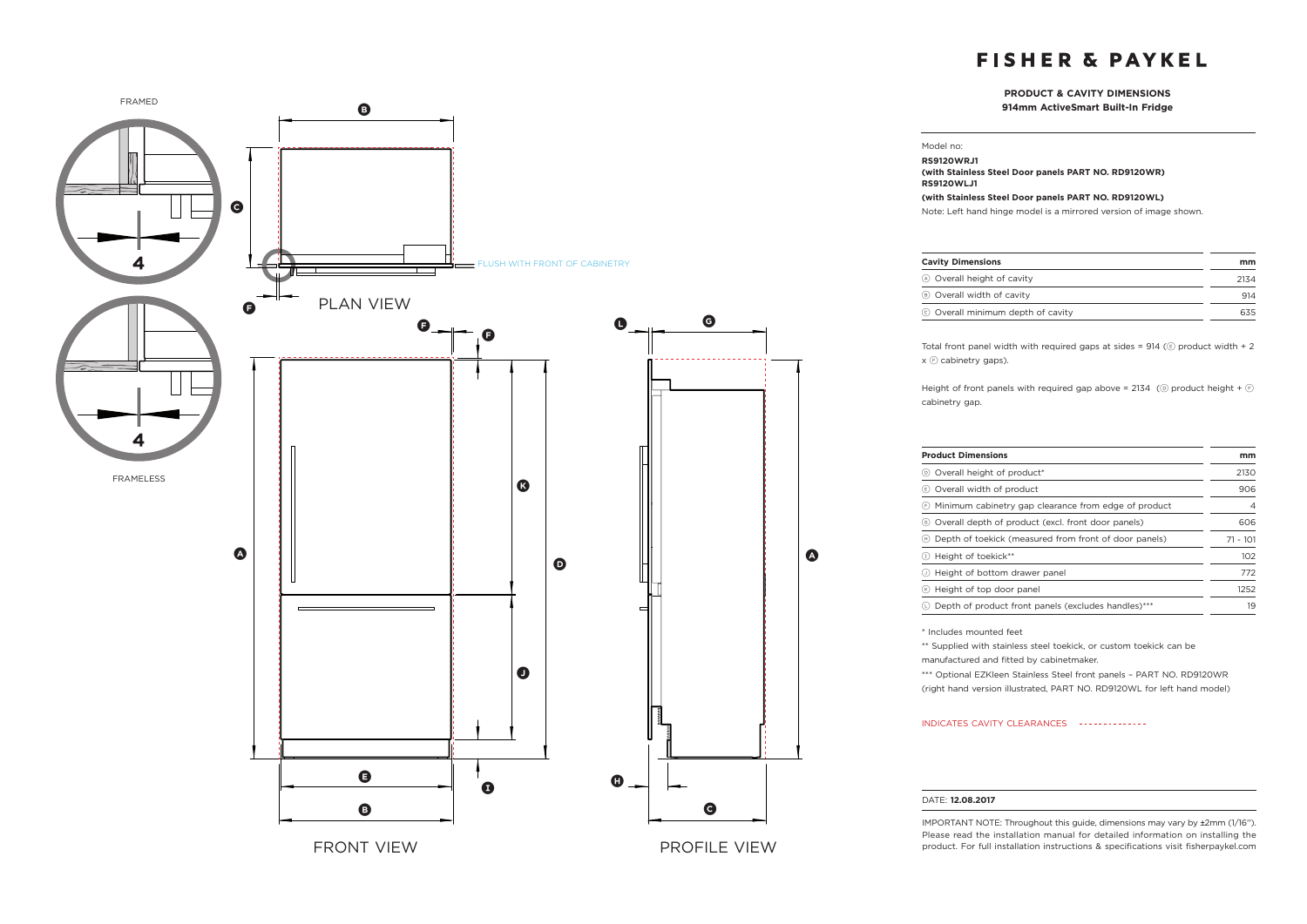### **DOOR OPENING & CLEARANCE DIMENSIONS 914mm ActiveSmart Built-In Fridge**

**B C D B C a**

Model no:

**RS9120WRU1 (with Stainless Steel Door panels PART NO. RD9120WRU) RS9120WRJ1 (with Stainless Steel Door panels PART NO. RD9120WR) RS9120WLJ1 (with Stainless Steel Door panels PART NO. RD9120WL)**

Note: Left hand hinge model is a mirrored version of image shown.

| Door Opening & Clearance Dimensions                                                  |     |
|--------------------------------------------------------------------------------------|-----|
| Depth of door (widest opening) measured from front of door<br>(A)                    | 940 |
| Depth of drawer (open) measured from front of drawer.<br>(B)<br>including handle     |     |
| Depth of drawer (open) measured from front of drawer,<br>(c)<br>excluding handle     | 360 |
| <b>(0) Minimum door clearance to adiacent wall* (115° - full internal</b><br>access) |     |
| (E) Minimum door clearance to adjacent wall* (90° - reduced<br>internal access)      | 11O |

\* Measured from front cabinetry edge.

[FULL ROTATION]

115° DOOR OPENING THE STATE SERVICE OPENING A SUMMON SERVICE OPENING

INDICATES CAVITY CLEARANCES

#### DATE: **12.08.2017**

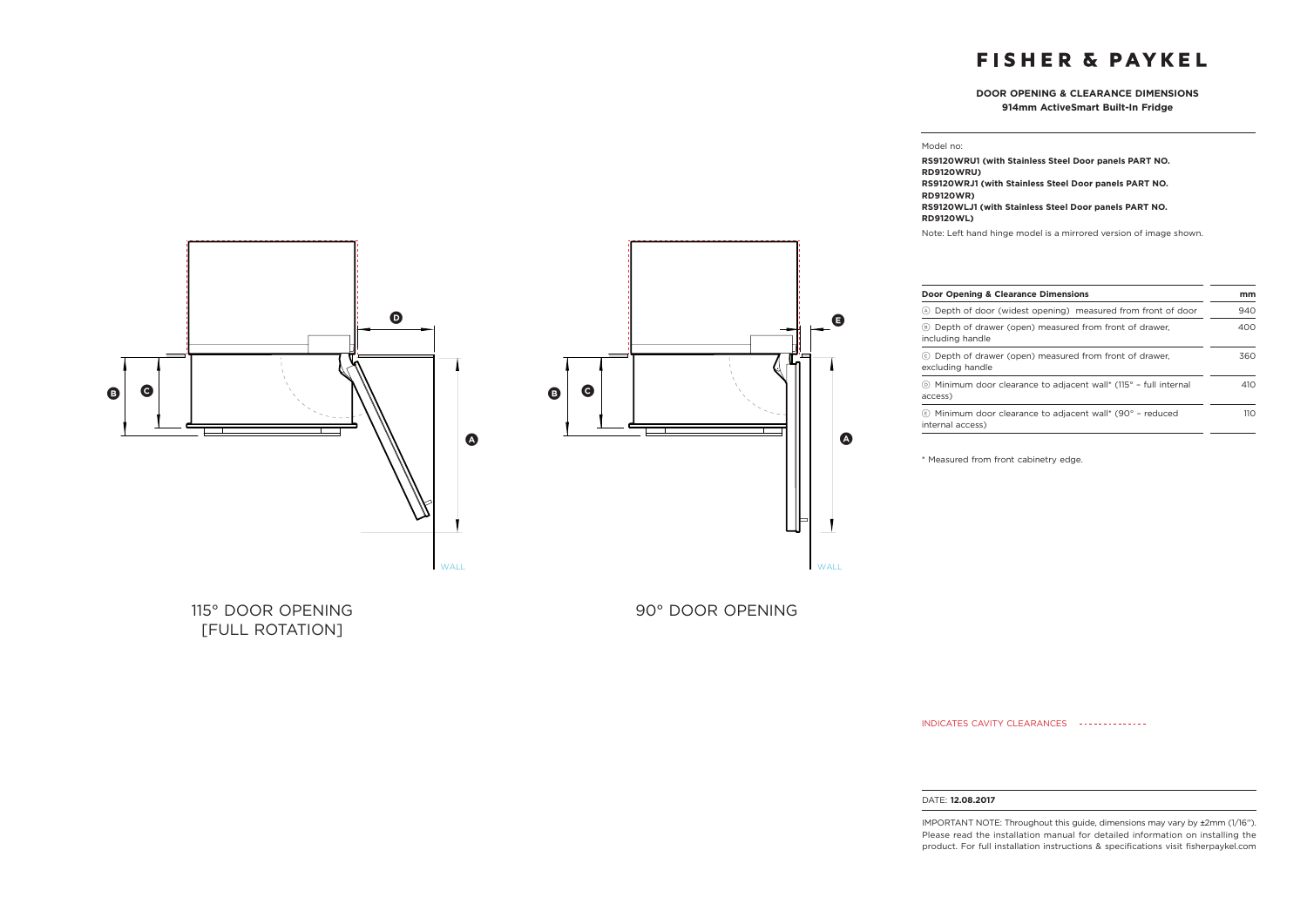### **PRODUCT & CLEARANCE DIMENSIONS 914mm ActiveSmart Built-In Fridge**



**Cavity Dimensions mm** a Overall height of cavity\* 2032 / 2134 **B** Overall width of cavity 914 c Overall minimum depth of cavity\*\* 635

NOTE: Left hand hinge model is a mirrored version of image

Total front panel width with required gaps at sides = 914mm (Refer custom panel dimensions page 8 - panel width + 2 x  $\overline{F}$  cabinetry gaps).

\* Removable top trim enables cavity height to be either 2032mm or2134mm. \*\* Assumes a door panel thickness of 19mm.

| <b>Product Dimensions</b>                                                             |             |
|---------------------------------------------------------------------------------------|-------------|
| Overall height of product* (does not include front panels)<br>(D)                     | 2028        |
| (E) Overall width of product (does not include front panels)                          | 890         |
| (F) Minimum cabinetry gap from edge of custom panels*                                 | 4           |
| Overall depth of product (excl. front door panels)<br>(G)                             | 606         |
| Depth of toekick (measured from front of door panels - 19mm<br>(H)<br>panels shown)** | $71 - 101$  |
| Height of toekick**<br>$\left( 1\right)$                                              | $102 - 152$ |
| Depth of product front panels shown (excludes handles)***                             | 19          |

\* Includes mounted feet

**A**

Model no: **RS9120WRJ1 RS9120WLJ1**

shown.

\*\* For custom panel dimensions refer to page 8

\*\*\* Door panels and toekick to be manufactured and fitted by cabinetmaker, door panel thickness min 16mm – max 25mm

### INDICATES CAVITY CLEARANCES

#### DATE: **12.08.2017**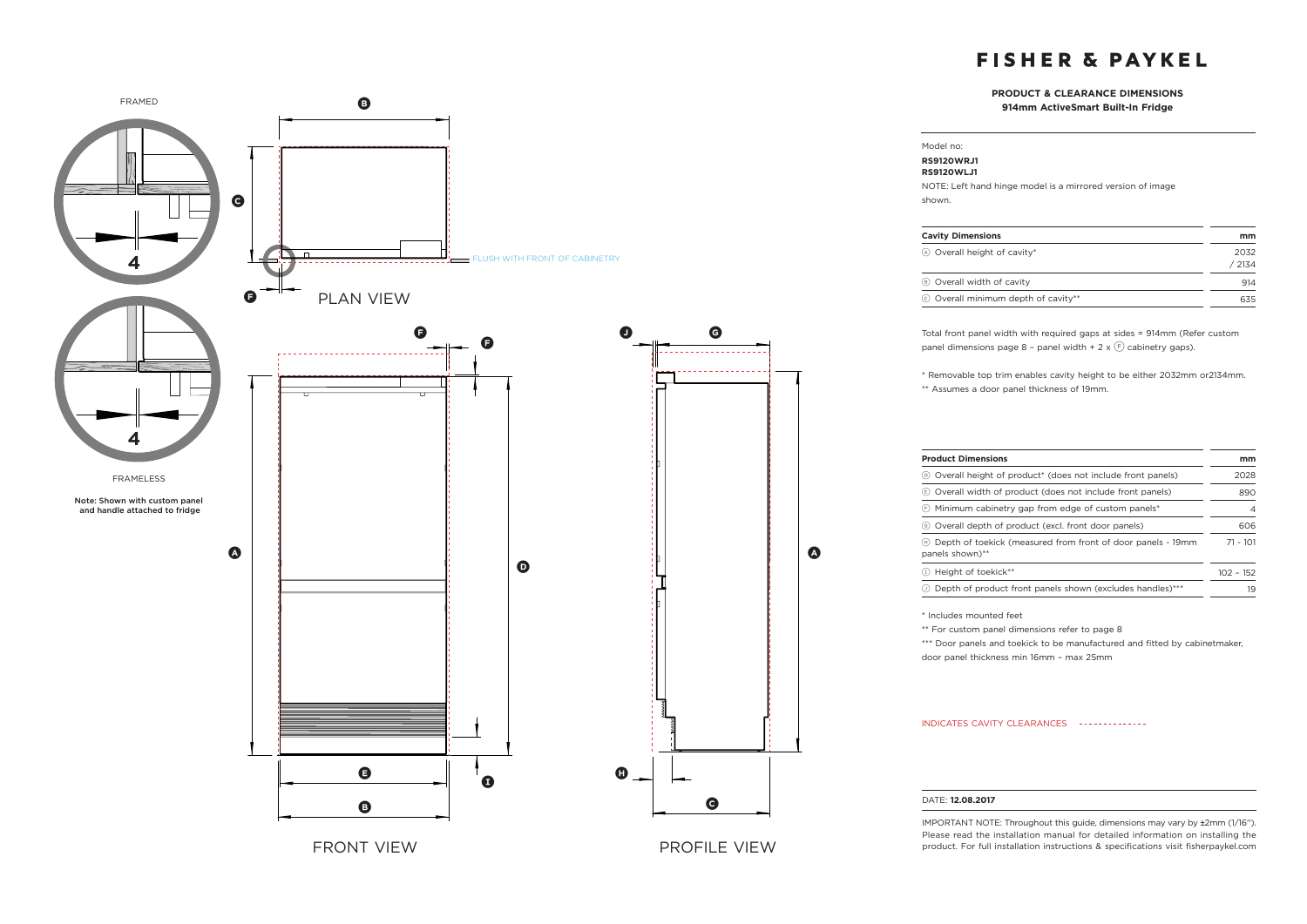## **DOOR OPENING CLEARANCE DIMENSIONS 914mm ActiveSmart Built-In Fridge**

### Model no:

### **RS9120WRJ1 RS9120WLJ1**

Note: Left hand hinge model is a mirrored version of image shown.

| Door Opening & Clearance Dimensions                                                |     |
|------------------------------------------------------------------------------------|-----|
| (A) Depth of door (widest opening) measured from front of door                     | 940 |
| <sup>(B)</sup> Depth of drawer (open) measured from front of cabinetry*            |     |
| © Minimum door clearance** to adjacent wall* (115° - full internal<br>access)      | 410 |
| (b) Minimum door clearance** to adjacent wall* (90° - reduced<br>internal access)* | 110 |

\* Does not include the custom door panels or handles to be manufactured and fitted by cabinetmaker.

\*\* Measured from front cabinetry edge.





115° DOOR OPENING 115° DOOR OPENING [FULL ROTATION]

INDICATES CAVITY CLEARANCES

### DATE: **12.08.2017**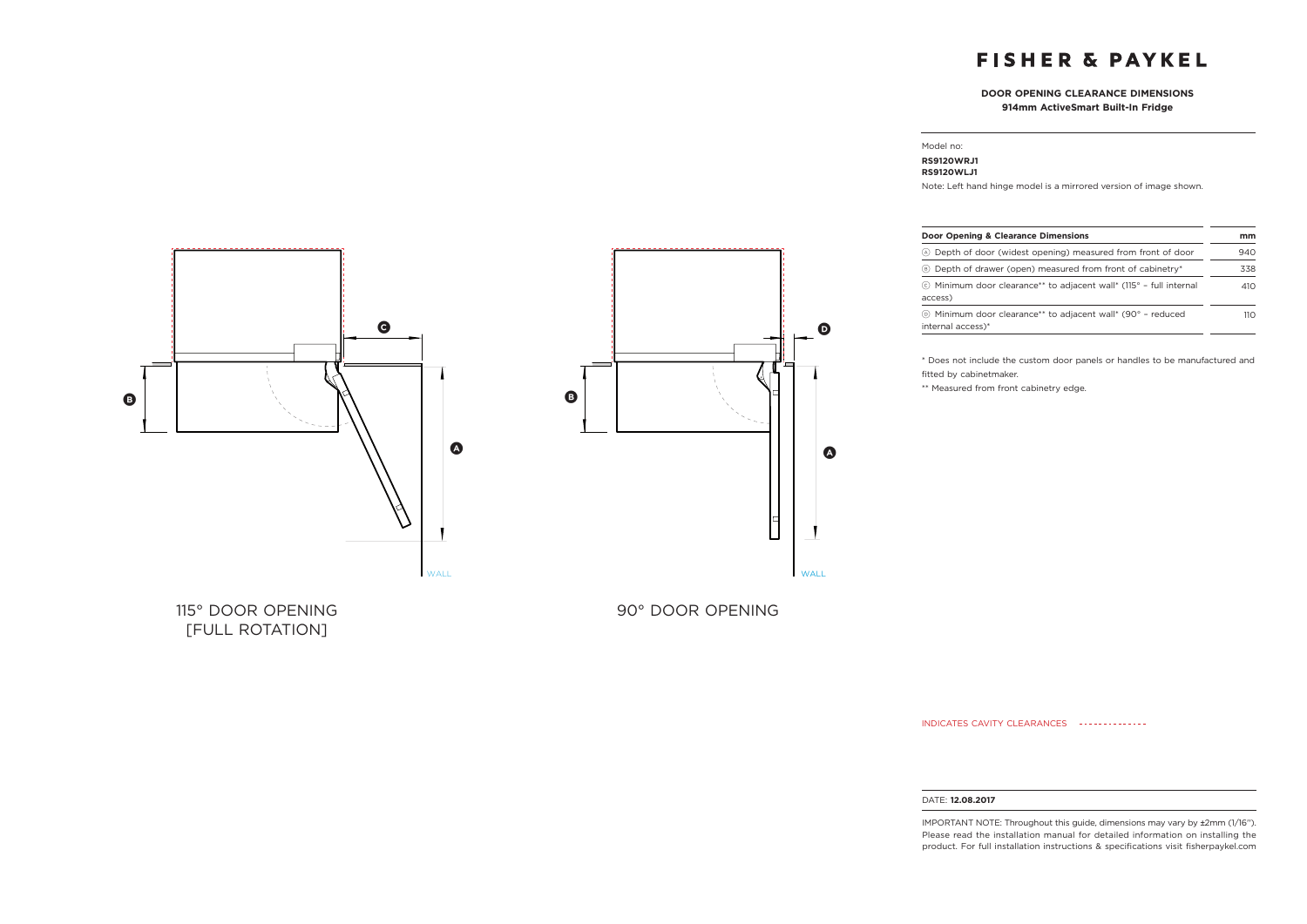### **CUSTOM PANEL DIMENSIONS 914mm ActiveSmart Built-In Fridge**



### Model no: **RS9120WRJ1 RS9120WLJ1**

Note: Left hand hinge model is a mirrored version of image shown.

| <b>Custom Panel Dimensions</b>                                     | mm               |
|--------------------------------------------------------------------|------------------|
| Height of top door panel*<br>(A)                                   | 1150 / 1252      |
| Width of top door and bottom drawer panel<br>(в)                   | 906              |
| Height of bottom drawer panel**<br>(c)                             | $722 - 772$      |
| Height from bottom of product to top of bottom drawer panel<br>(D) | 874              |
| Gap between top door panel and bottom drawer panel<br>(E)          | 4                |
| Height of toekick panel**                                          | $102 - 152$      |
| Maximum depth of custom panels<br>$\left( $                        | min 16<br>max 25 |
| Maximum weight of top door panel***                                | 20 <sub>kg</sub> |
| Maximum weight of bottom drawer panel***                           | 11ka             |

\* Removable top trim allows installation into 2032mm or 2134mm H cavity. Ensure top door panel corresponds to cavity height.

\*\* Product is supplied with 102mm H stainless steel toekick, alternatively a custom toekick can be manufactured and fitted by cabinetmaker at either 102 or 152mm height. The bottom grille can be reduced to allow for a higher toekick. Adjust the height of the bottom drawer accordingly. \*\*\* Includes weight of handle.

Custom door panels/toekick to be manufactured and fitted by cabinetmaker.

Door handle kit is available as an optional accessory.

INDICATES CAVITY CLEARANCES

### DATE: **12.08.2017**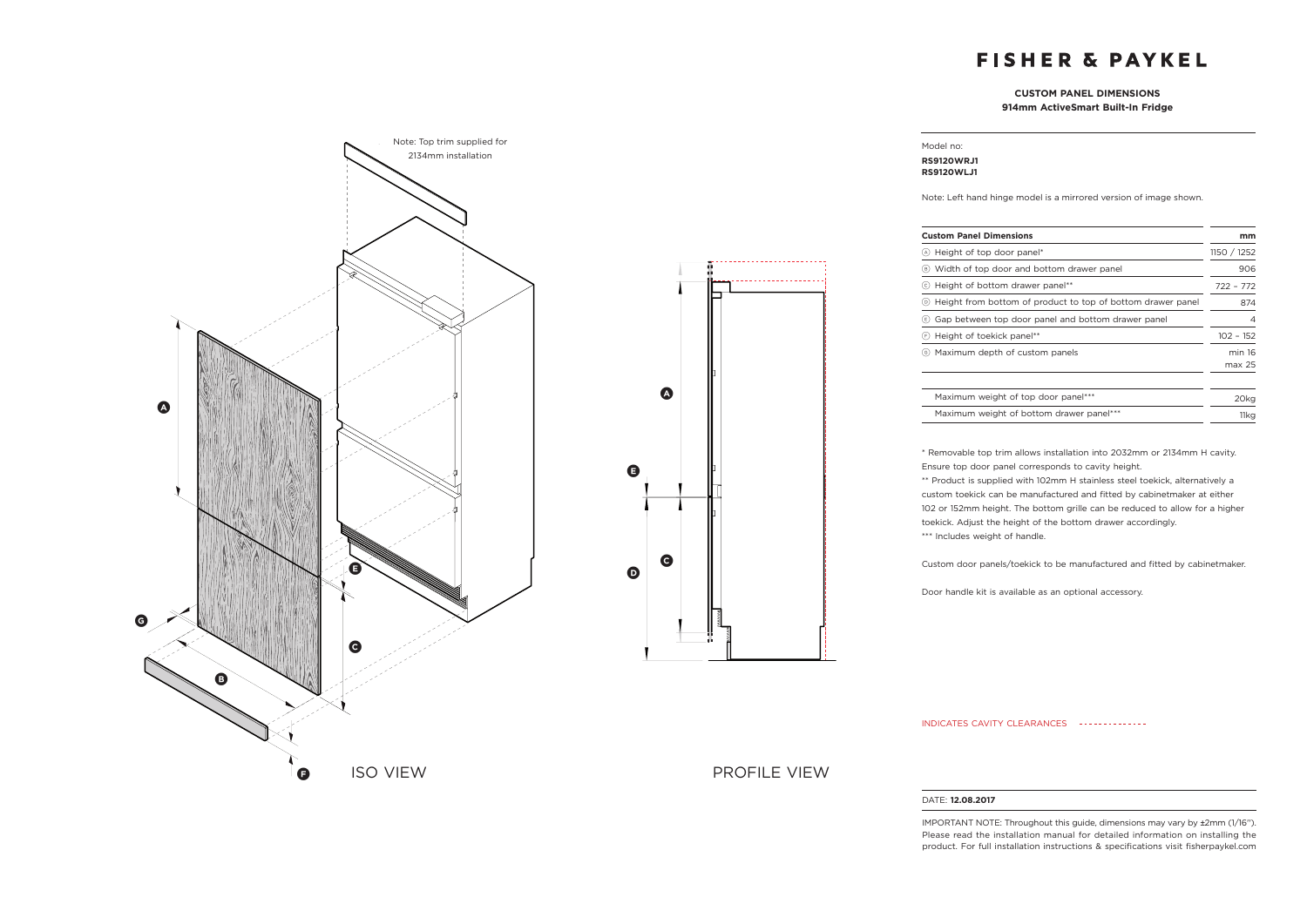## **CUSTOM PANEL PREPARATION**

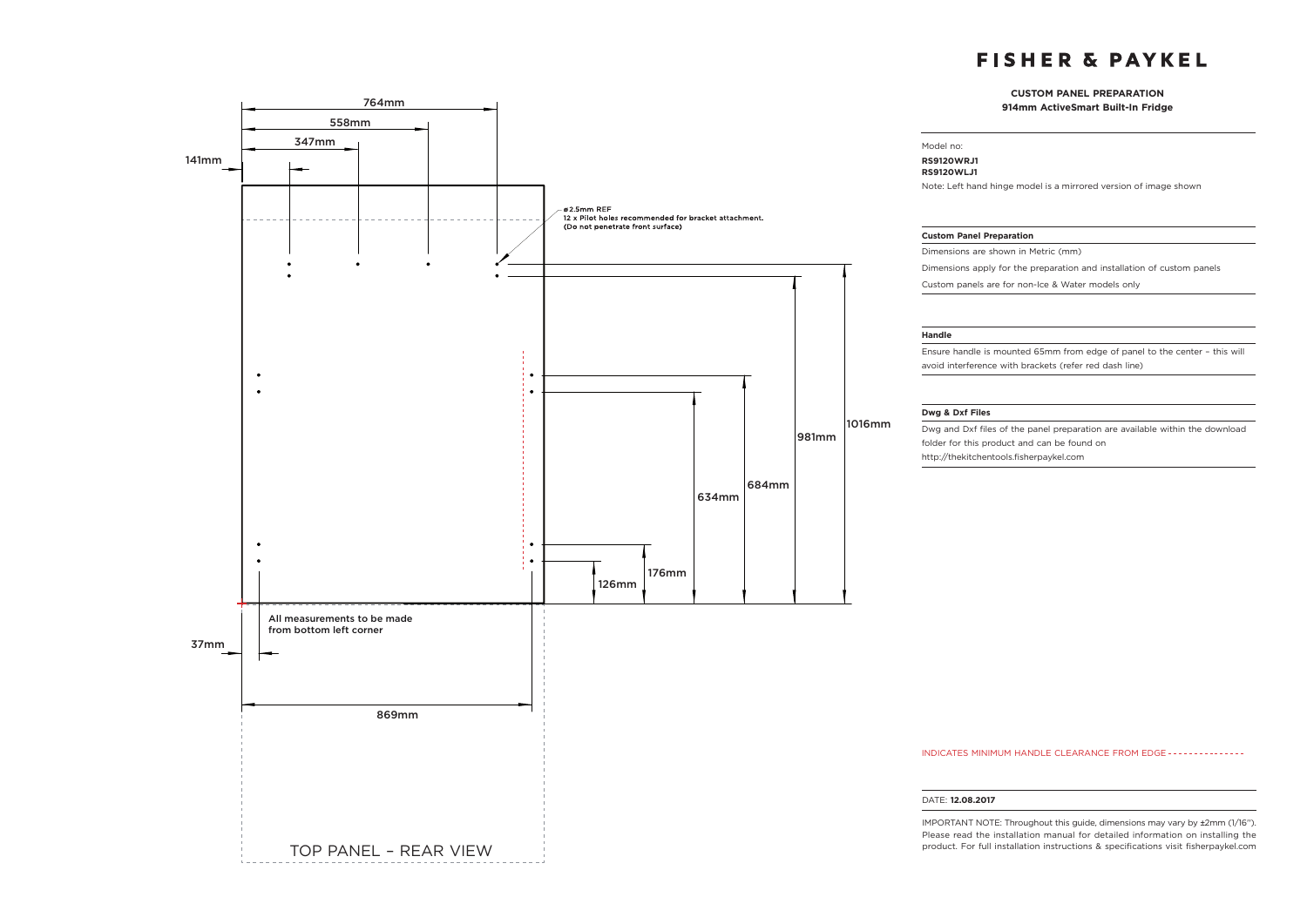### **CUSTOM PANEL PREPARATION 914mm ActiveSmart Built-In Fridge**



Model no: **RS9120WRJ1 RS9120WLJ1**

#### **Custom Panel Preparation**

Dimensions are shown in Metric (mm)

Dimensions apply for the preparation and installation of custom panels

Custom panels are for non-Ice & Water models only

### **Handles**

Ensure handle screw heads are countersunk into back of panel to avoid interfering with hanging bracket

### **Dwg & Dxf Files**

Dwg and Dxf files of the panel preparation are available within the download folder for this product and can be found on http://thekitchentools.fisherpaykel.com

#### DATE: **12.08.2017**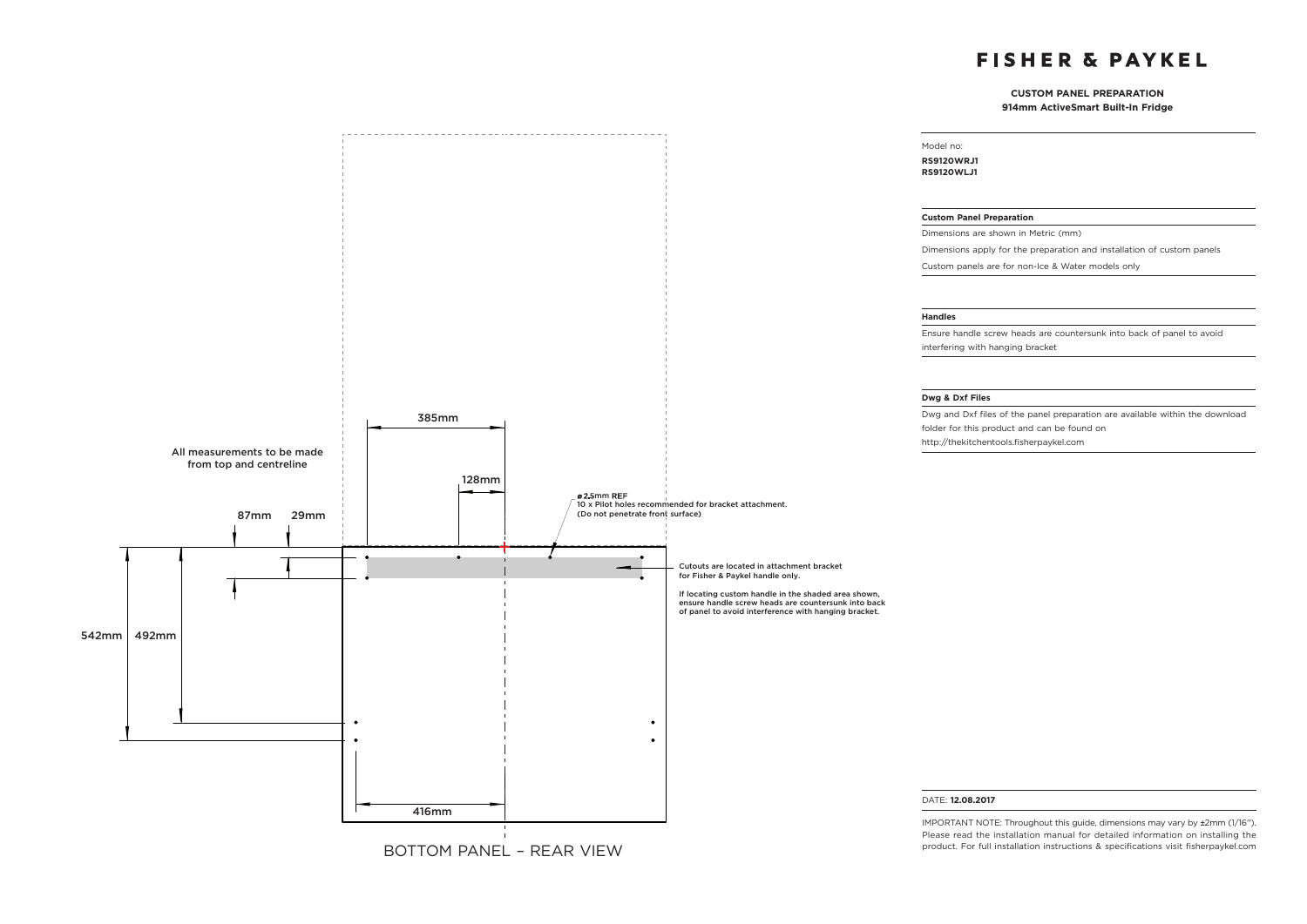## **CAVITY PREPARATION - FRAMELESS 914mm ActiveSmart Built-In Fridge**



**RS9120WRU1 (with Stainless Steel Door panels PART NO. RD9120WRU) RS9120WRJ1 (with Stainless Steel Door panels PART NO. RD9120WR) RS9120WLJ1 (with Stainless Steel Door panels PART NO. RD9120WL)**

Model no:

| <b>Cavity Dimensions</b>                                                                           | mm                  |
|----------------------------------------------------------------------------------------------------|---------------------|
| (A) Overall height of cavity (stainless steel panels)<br>Overall height of cavity* (custom panels) | 2134<br>2032 / 2134 |
| 8 Overall width of cavity                                                                          | 914                 |
| © Overall minimum depth of cavity                                                                  | 635                 |

| <b>Specifications</b> |                                                      |
|-----------------------|------------------------------------------------------|
| Electrical            |                                                      |
| Supply                | 230 VAC, 50 Hz                                       |
| Service               | 10 amp circuit                                       |
| Plumbing              |                                                      |
| Supply                | stainless steel braided hose supplied                |
| Pressure              | min 22 psi (150 kPa)<br>max 120 psi (827 kPa) @ 20°C |

NOTE: Electrical connection can be located an adjacent cabinet to either side of the fridge or above the fridge cavity.

\* Ensure custom panel height corresponds to cavity height. Supplied top trim enables cavity height to be either 2032mm or 2134mm.

### DATE: **12.08.2017**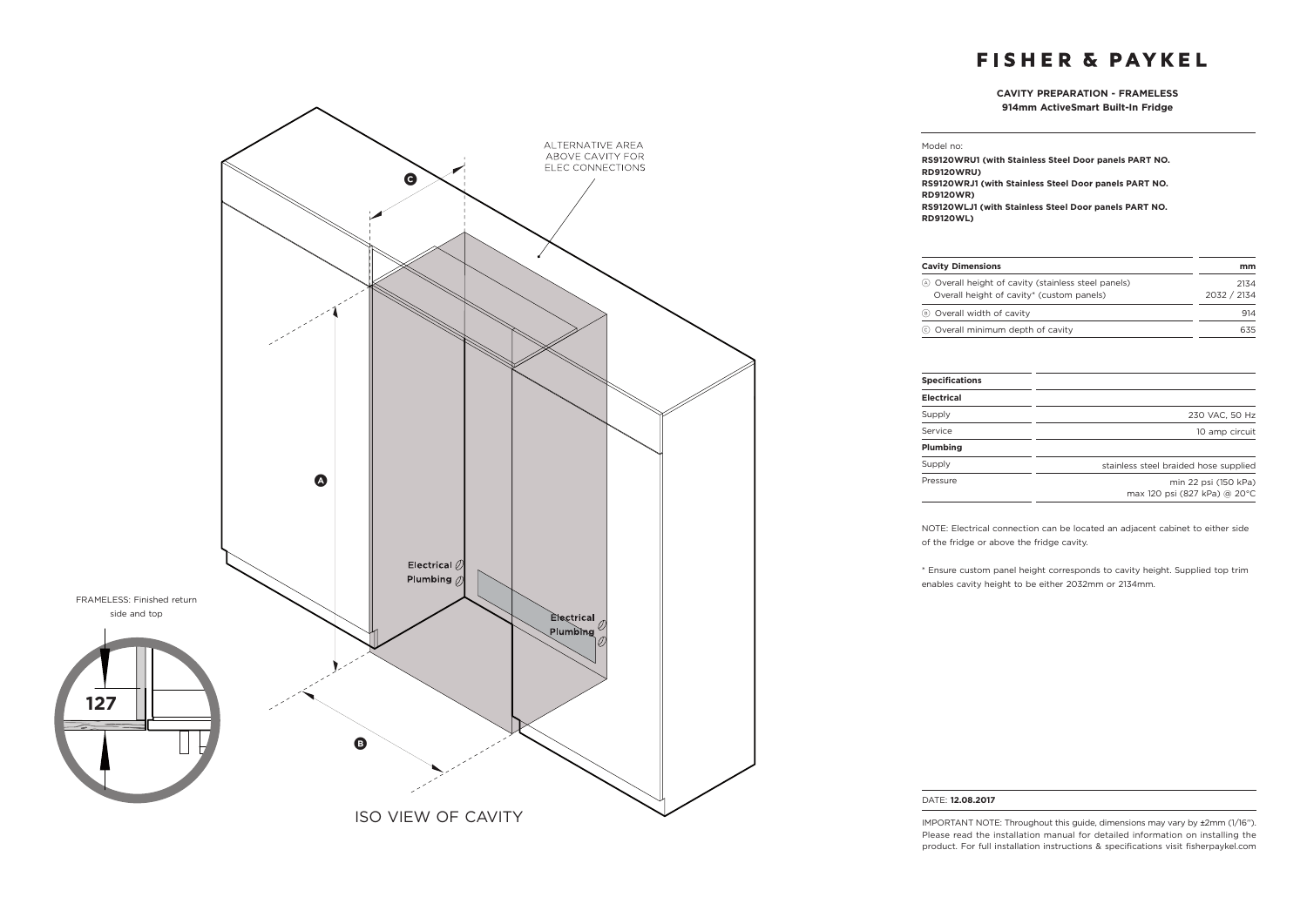## **CAVITY PREPARATION - FRAMED 914mm ActiveSmart Built-In Fridge**



Model no:

**RS9120WRU1 (with Stainless Steel Door panels PART NO. RD9120WRU) RS9120WRJ1 (with Stainless Steel Door panels PART NO. RD9120WR) RS9120WLJ1 (with Stainless Steel Door panels PART NO. RD9120WL)**

| <b>Cavity Dimensions</b>                                                                           | mm                  |
|----------------------------------------------------------------------------------------------------|---------------------|
| (A) Overall height of cavity (stainless steel panels)<br>Overall height of cavity* (custom panels) | 2134<br>2032 / 2134 |
| 8 Overall width of cavity                                                                          | 914                 |
| © Overall minimum depth of cavity                                                                  | 635                 |

| <b>Specifications</b> |                                                      |
|-----------------------|------------------------------------------------------|
| Electrical            |                                                      |
| Supply                | 230 VAC, 50 Hz                                       |
| Service               | 10 amp circuit                                       |
| Plumbing              |                                                      |
| Supply                | stainless steel braided hose supplied                |
| Pressure              | min 22 psi (150 kPa)<br>max 120 psi (827 kPa) @ 20°C |

NOTE: Electrical connection can be located an adjacent cabinet to either side of the fridge or above the fridge cavity.

\* Ensure custom panel height corresponds to cavity height. Supplied top trim enables cavity height to be either 2032mm or 2134mm.

#### DATE: **12.08.2017**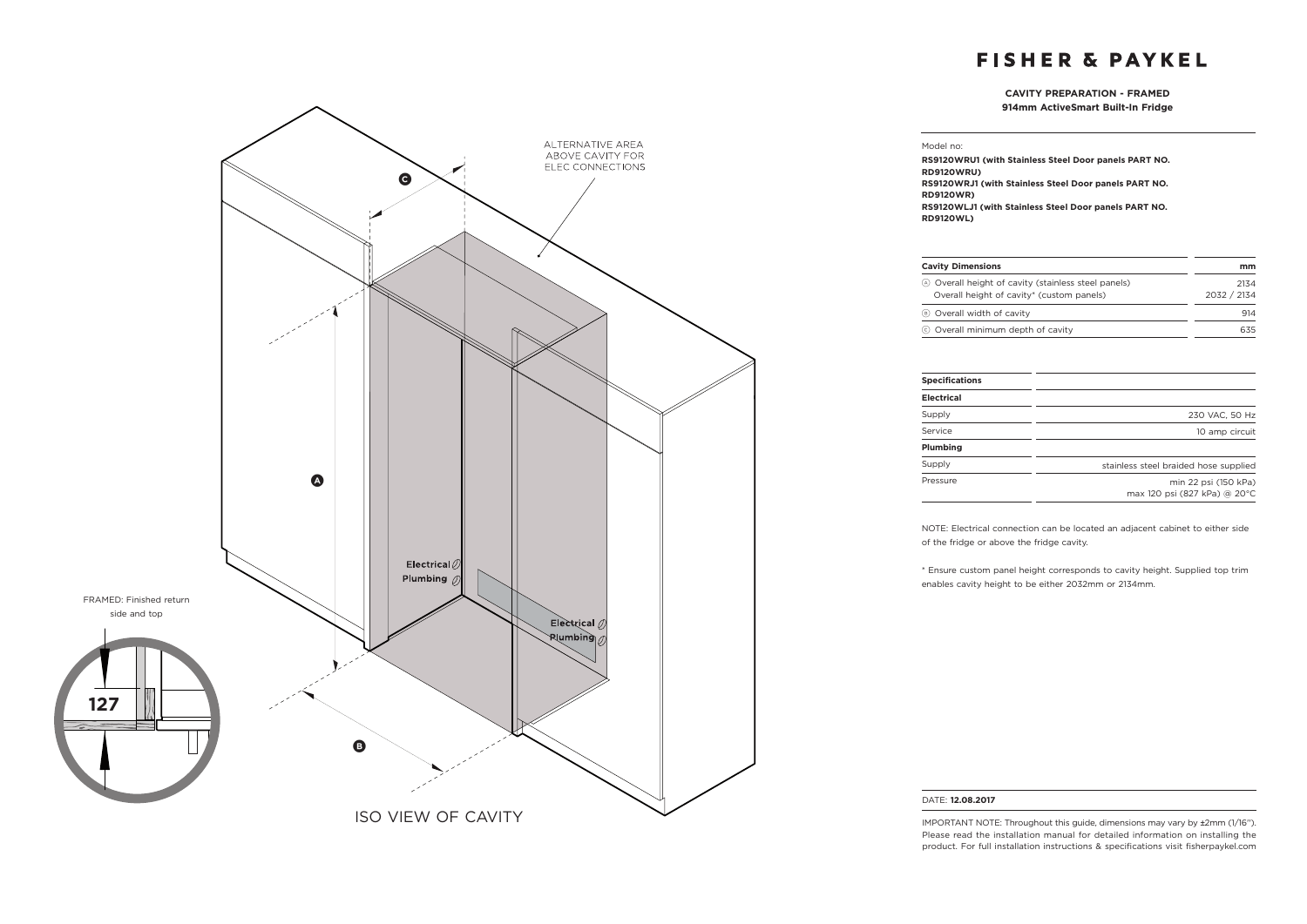2134

## **CAVITY PREPARATION**

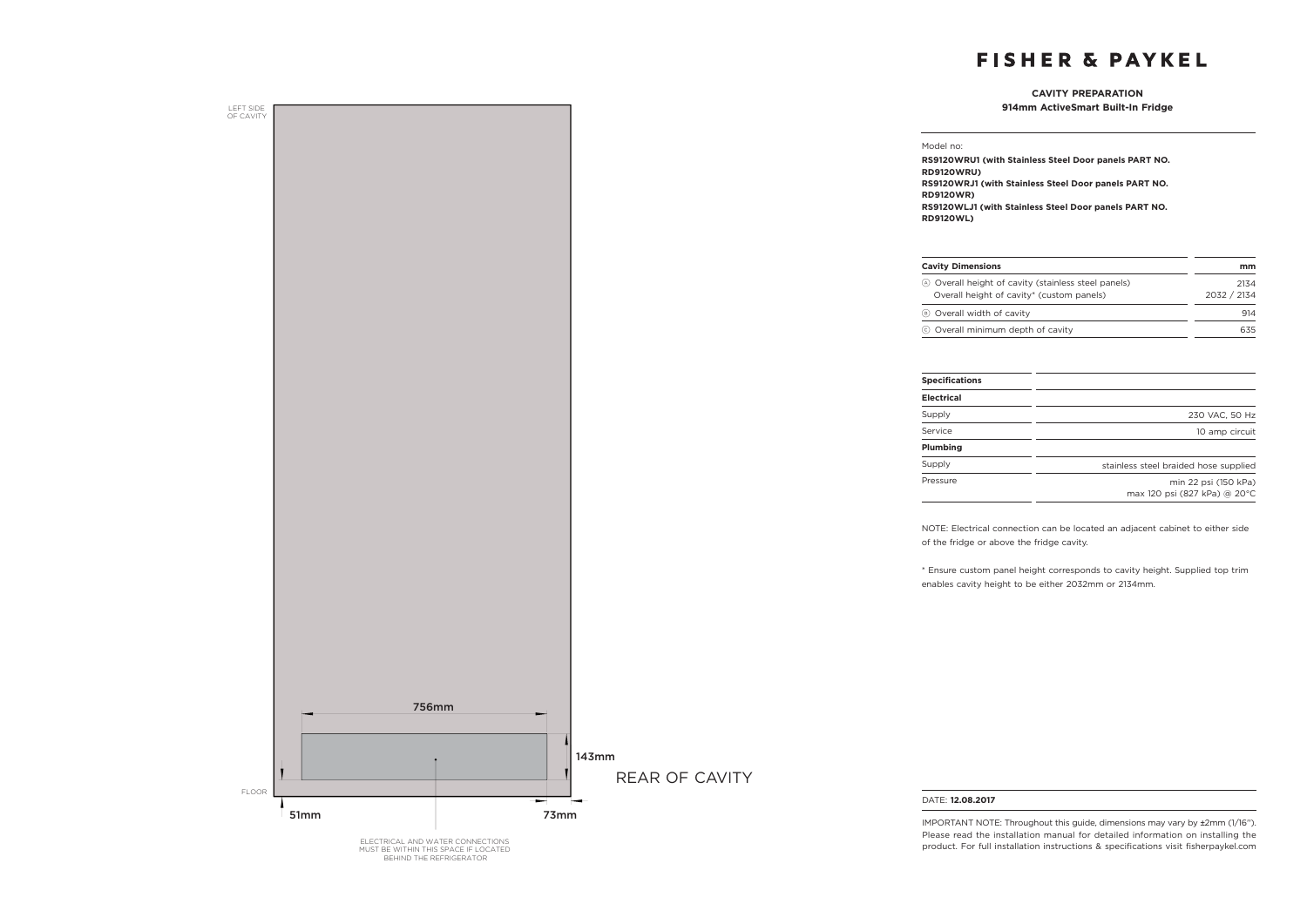**MAX DISTANCE OF HOSE AND CORD 914mm ActiveSmart Built-In Fridge**



#### DATE: **12.08.2017**

IMPORTANT NOTE: Throughout this guide, dimensions may vary by ±2mm (1/16''). Please read the installation manual for detailed information on installing the product. For full installation instructions & specifications visit fisherpaykel.com